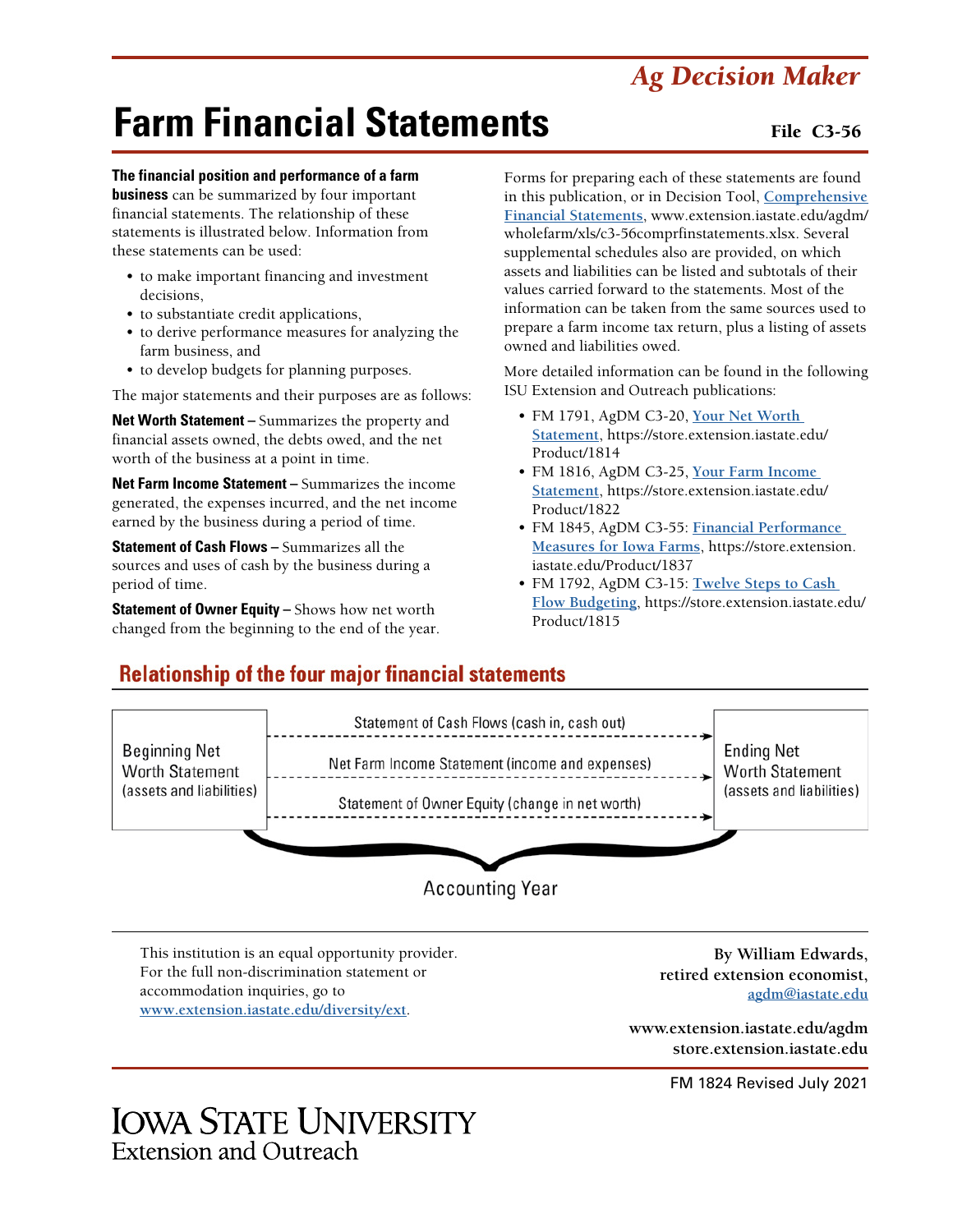## **Net Worth Statement**

Name\_\_\_\_\_\_\_\_\_\_\_\_\_\_\_\_\_\_\_\_\_\_\_\_\_\_\_\_\_\_\_\_\_\_\_\_\_\_\_\_\_\_\_\_\_\_\_\_\_\_\_\_\_\_\_\_\_\_\_\_\_\_\_ Date \_\_\_\_\_\_\_\_\_\_\_\_\_\_\_\_\_\_\_\_\_\_\_\_\_\_\_\_\_\_\_

| <b>Farm Assets</b>                                          | Cost<br><b>Value</b> | <b>Market</b><br><b>Value</b> | <b>Farm Liabilities</b>                                                                | <b>Market</b><br><b>Value</b> |
|-------------------------------------------------------------|----------------------|-------------------------------|----------------------------------------------------------------------------------------|-------------------------------|
| <b>Current Assets</b> (cost and market values are the same) |                      |                               | <b>Current Liabilities</b>                                                             |                               |
| Checking, savings accounts (Schedule A)                     |                      |                               | Farm accounts payable (Schedule P)                                                     |                               |
| Hedging accounts (Schedule A), market                       |                      |                               | Farm taxes due (Schedule Q)                                                            |                               |
| Crops held for sale/feed (Schedule B)                       |                      |                               | Current notes and credit lines (Schedule R)                                            |                               |
| Investment in annual crops (Schedule C)                     |                      |                               | Accrued interest<br>- current (Schedule R)                                             |                               |
| Commercial feed on hand (Schedule D)                        |                      |                               | - fixed (Schedule S)                                                                   |                               |
| Prepaid expenses (Schedule E)                               |                      |                               | Principal due on notes and contracts                                                   |                               |
| Market livestock (Schedule F)                               |                      |                               | Due in 12 months - fixed (Schedule S)                                                  |                               |
| Supplies on hand (Schedule G)                               |                      |                               |                                                                                        |                               |
| Accounts receivable (Schedule H)                            |                      |                               |                                                                                        |                               |
| Other current assets                                        |                      |                               |                                                                                        |                               |
| a. Total Current Assets                                     |                      |                               | d. Total Current Liabilities                                                           |                               |
| Fixed Assets (cost and market values may differ)            |                      |                               | <b>Fixed Liabilities</b>                                                               |                               |
| Unpaid co-op. distributions (Schedule I)                    |                      |                               | Notes and contracts, principal due beyond 12 months (Schedule S)                       |                               |
| Investment in perennial crops (Schedule J)                  |                      |                               | - Machinery                                                                            |                               |
| Breeding livestock (Schedule K)                             |                      |                               | $-$ Land                                                                               |                               |
| Machinery & equipment (Schedule L)                          |                      |                               | - Other fixed assets                                                                   |                               |
| Buildings/improvements (Schedule M)                         |                      |                               |                                                                                        |                               |
| Farmland (Schedule N)                                       |                      |                               |                                                                                        |                               |
| Farm securities, certificates (Schedule 0)                  |                      |                               |                                                                                        |                               |
| <b>b. Total Fixed Assets</b>                                |                      |                               | e. Total Fixed Liabilities                                                             |                               |
| c. Total Farm Assets $(a + b)$                              |                      |                               | f. Total Farm Liabilities $(d + e)$                                                    |                               |
| g. Farm Net Worth $(c - f)$                                 |                      |                               |                                                                                        |                               |
| h. Farm Net Worth Last Year                                 |                      |                               | Working Capital (a - d)                                                                |                               |
| i. Change in Farm Net Worth (g - h)                         |                      |                               | Current Asset-to-Debt Ratio (a / d)                                                    |                               |
| Percent Change in Net Worth (i / h)                         |                      |                               | Total Debt-to-Asset Ratio (f / c)                                                      |                               |
|                                                             |                      |                               |                                                                                        |                               |
| <b>Personal Assets (optional)</b>                           |                      |                               | <b>Personal Liabilities (optional)</b>                                                 |                               |
| Bank accounts, cash, savings                                |                      |                               | Credit card, charge accounts, etc.                                                     |                               |
| Automobiles, boats, etc.                                    |                      |                               | Automobile loans                                                                       |                               |
| Household goods, clothing                                   |                      |                               | Accounts payable, taxes due                                                            |                               |
| Stocks, bonds, etc.                                         |                      |                               | Other loans                                                                            |                               |
| Real estate                                                 |                      |                               | Real estate, other long-term loans                                                     |                               |
| Other personal assets                                       |                      |                               | Other personal liabilities                                                             |                               |
| <b>i. Total Personal Assets</b>                             |                      |                               | k. Total Personal Liabilities                                                          |                               |
| I. Total Personal Net Worth $(j - k)$                       |                      |                               | Personal Debt-to-Asset Ratio (k / j)                                                   |                               |
| $\overline{0}$ $\overline{D}$<br>$-11$                      |                      |                               | $T_{\rm eff}$ and the final contract $T_{\rm eff}$ and $T_{\rm eff}$ and $T_{\rm eff}$ |                               |

| m. Total Assets, Farm & Personal (c + j) | $\mid$ n. Total Liabilities, Farm & Personal (f + k) |  |
|------------------------------------------|------------------------------------------------------|--|
| Total Net Worth, Market Value (q + I)    | Overall Debt-to-Asset Ratio (n / m)                  |  |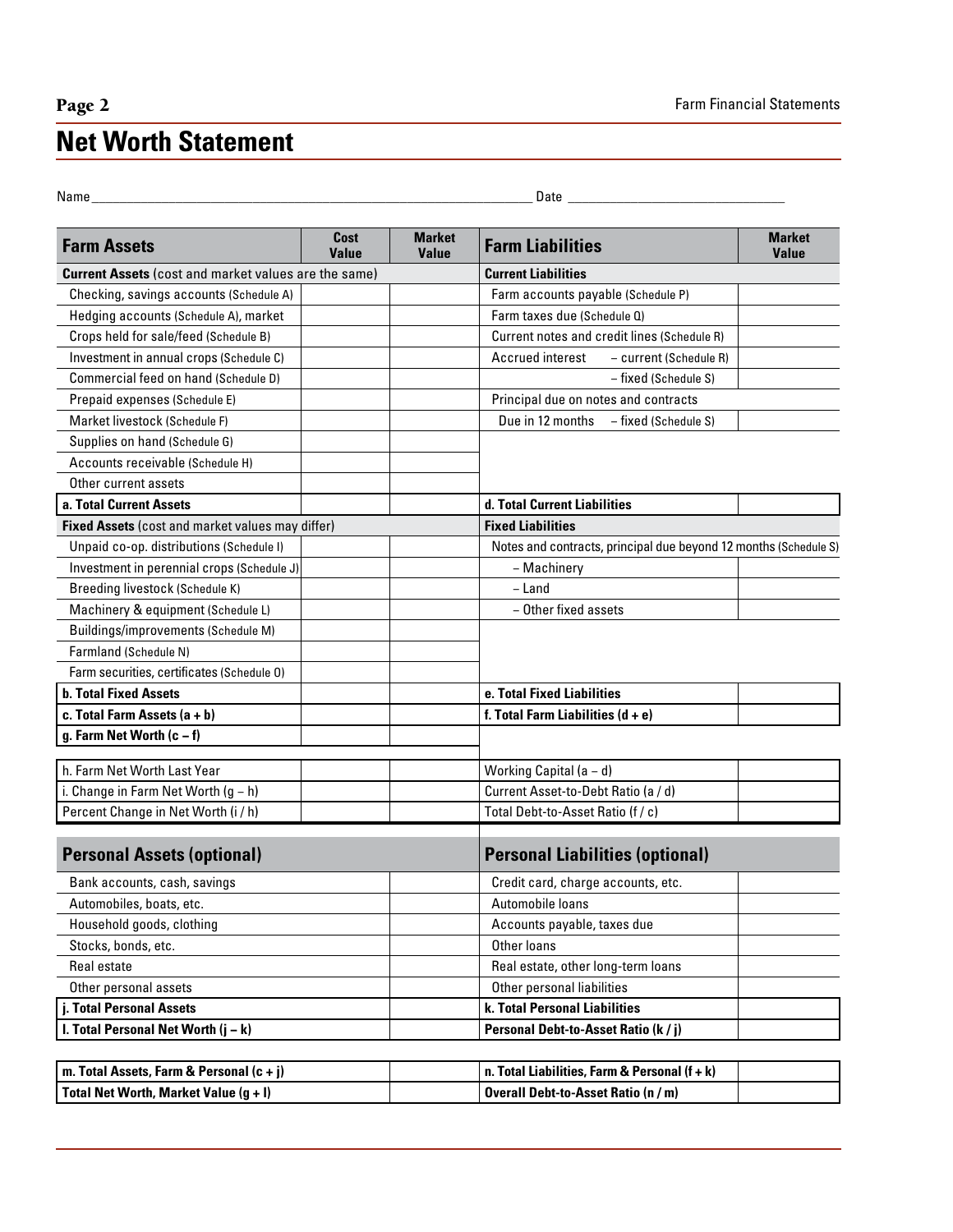## **Net Farm Income Statement**

| . .<br>۰.<br>. .<br>× |  |
|-----------------------|--|
|-----------------------|--|

Name\_\_\_\_\_\_\_\_\_\_\_\_\_\_\_\_\_\_\_\_\_\_\_\_\_\_\_\_\_\_\_\_\_\_\_\_\_\_\_\_\_\_\_\_\_\_\_\_\_\_\_\_\_\_\_\_\_\_\_\_\_\_\_ Year \_\_\_\_\_\_\_\_\_\_\_\_\_\_\_\_\_\_\_\_\_\_\_\_\_\_\_\_\_\_\_

| <b>Income</b>                                         |                                                                        |                  |               |
|-------------------------------------------------------|------------------------------------------------------------------------|------------------|---------------|
| Cash Income (numbers in () refer to IRS Schedule F)   | <b>Income Adjustments</b>                                              | <b>Beginning</b> | <b>Ending</b> |
| Sales of livestock bought for resale (1a)             | Hedging accounts balance (Schedule A)                                  |                  |               |
| Sales of raised livestock, grain, etc. (2)            | Crops held for sale or feed (Schedule B)                               |                  |               |
| Cooperative distributions paid (3a)                   | Market livestock (Schedule F)                                          |                  |               |
| Agricultural program payments (4a)                    | Accounts receivable (Schedule H)                                       |                  |               |
| Crop insurance proceeds (6a)                          | Unpaid cooperative distributions (Schedule I)                          |                  |               |
| Custom hire income (7)                                | Breeding livestock (Schedule K)                                        |                  |               |
| Other income (8), cash only                           | Other current assets                                                   |                  |               |
| Sales of breeding livestock                           | Subtotal of income adjustments                                         |                  |               |
| Hedging accounts withdrawals                          | b. Net income adjustment (ending - beginning)                          |                  |               |
| a. Total Cash Income                                  | c. Gross Farm Revenue $(a + b)$                                        |                  |               |
| <b>Expenses</b>                                       |                                                                        |                  |               |
| Cash Expenses (numbers in () refer to IRS Schedule F) | <b>Expense Adjustments</b> (paid in advance)                           | <b>Beginning</b> | <b>Ending</b> |
| Car and truck expenses (10)                           | Investment in growing crops (Schedule C)                               |                  |               |
| Chemicals (11)                                        | Commercial feed on hand (Schedule D)                                   |                  |               |
| Conservation expenses (12)                            | Prepaid expenses (Schedule E)                                          |                  |               |
| Custom hire (13)                                      | Supplies on hand (Schedule G)                                          |                  |               |
| Employee benefits (15)                                | Subtotal of adjustments                                                |                  |               |
| Feed purchased (16)                                   | e. Net adjustment (beginning - ending)                                 |                  |               |
| Fertilizer and lime (17)                              | <b>Expense Adjustments (due)</b>                                       | <b>Beginning</b> | <b>Ending</b> |
| Freight, trucking (18)                                | Farm accounts payable (Schedule P)                                     |                  |               |
| Gasoline, fuel, oil (19)                              | Farm taxes due (Schedule Q)                                            |                  |               |
| Insurance (20)                                        | Subtotal of adjustments (expenses due)                                 |                  |               |
| Interest paid (21a + 21b)                             | f. Net adjustment (ending - beginning)                                 |                  |               |
| Labor hired (22)                                      | g. Depreciation (Schedule $J + L + M$ )                                |                  |               |
| Pension and profit-share plans (23)                   | h. Total Operating Expenses $(d + e + f + g)$                          |                  |               |
| Rent or lease payments (24a + 24b)                    | (excluding interest)                                                   |                  |               |
| Repairs, maintenance (25)                             | i. Net Farm Income from Operations $(c - h)$                           |                  |               |
| Seeds, plants (26)                                    | <b>Interest Adjustments</b>                                            | <b>Beginning</b> | <b>Ending</b> |
| Storage, warehousing (27)                             | Accrued interest (Schedule R + S)                                      |                  |               |
| Supplies purchased (28)                               | j. Net interest expense                                                |                  |               |
| Taxes (farm) (29)                                     | (cash - beginning + ending)                                            |                  |               |
| Utilities (30)                                        | Total Farm Expenses $(h + j)$                                          |                  |               |
| Vet. fees, medicine, breeding (31)                    | k. Sales of farmland (Schedule N, column e)                            |                  |               |
| Other expenses (32), cash only                        | I. Cost value of land sold (Schedule N, column c)                      |                  |               |
| Livestock purchased                                   | m. Capital gains or losses $(k - l)$                                   |                  |               |
| Hedging accounts deposits                             |                                                                        |                  |               |
| d. Total Cash Expenses                                | n. Net Farm Income (accrual) $(i - j + m)$                             |                  |               |
| Net Farm Income (cash) $(a - d)$                      | <b>Value of Farm Production</b><br>(c - purchases of feed & livestock) |                  |               |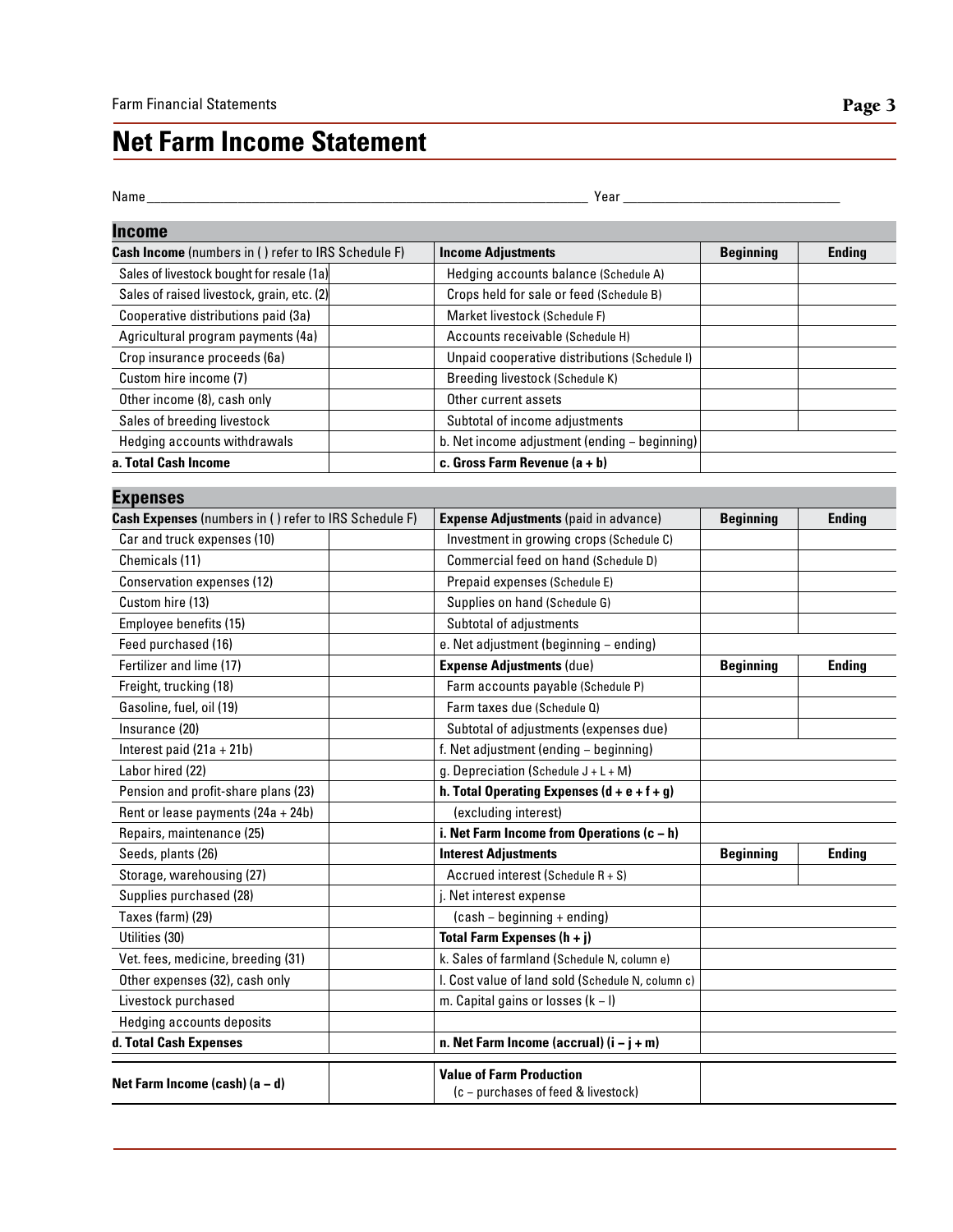## **Statement of Cash Flows**

| Name<br>Year                                                                                                            |                |                 |
|-------------------------------------------------------------------------------------------------------------------------|----------------|-----------------|
|                                                                                                                         | <b>Cash In</b> | <b>Cash Out</b> |
| <b>Cash farm income and expenses (operating)</b>                                                                        |                |                 |
| Total cash income (line a, net farm income statement)                                                                   |                | <b>XXX</b>      |
| Total cash expenses (line d, net farm income statement)                                                                 | <b>XXX</b>     |                 |
| <b>Capital assets (investing)</b>                                                                                       |                |                 |
| Sales of capital assets (Schedule L, column $c + M$ , column $c + N$ , column $e + O$ , column c)                       |                | <b>XXX</b>      |
| Cost of purchases and trades (Schedule J, column $b + L$ , column $b + M$ , column $b + N$ , column $b + O$ , column b) | <b>XXX</b>     |                 |
| <b>Loans (financing)</b>                                                                                                |                |                 |
| New loans received                                                                                                      |                | <b>XXX</b>      |
| Principal paid on loans                                                                                                 | <b>XXX</b>     |                 |
| <b>Nonfarm (withdrawals)</b>                                                                                            |                |                 |
| Nonfarm income invested in the farm business                                                                            |                | <b>XXX</b>      |
| Cash withdrawn from the farm for family living, taxes, savings, etc.                                                    | <b>XXX</b>     |                 |
| Cash on hand (balance in farm checking and savings accounts, excluding hedging accounts)                                |                |                 |
| Beginning of year (Schedule A)                                                                                          |                | <b>XXX</b>      |
| End of year (Schedule A)                                                                                                | <b>XXX</b>     |                 |
| Total of cash in and cash out*                                                                                          |                |                 |
| *If all cash transactions are included correctly, the totals for the two columns will be approximately equal.           |                |                 |

## **Statement of Owner Equity**

Name\_\_\_\_\_\_\_\_\_\_\_\_\_\_\_\_\_\_\_\_\_\_\_\_\_\_\_\_\_\_\_\_\_\_\_\_\_\_\_\_\_\_\_\_\_\_\_\_\_\_\_\_\_\_\_\_\_\_\_\_\_\_\_ Year \_\_\_\_\_\_\_\_\_\_\_\_\_\_\_\_\_\_\_\_\_\_\_\_\_\_\_\_\_\_\_ **Cost Value Market Value a. Farm net worth, beginning of year** (Line g, beginning net worth statement) **b. Change in market value of capital assets (net of depreciation)** xxx (Line i, ending net worth statement, market value \_\_\_\_\_\_\_\_\_\_\_\_\_\_\_\_ minus cost value **c. Net farm income (accrual)** (Line n, net farm income statement) *same value for cost and market* **d. Net nonfarm withdrawals:** (nonfarm income invested − cash withdrawn) (see statement of cash flows) *same value for cost and market* **e. Calculated change in net worth (b + c + d) f. Farm net worth, end of year** (Line g, ending net worth statement) **g. Actual change in net worth (f − a)** (line e should approximately equal line g) **h. Percent of net farm income retained in the business this year**  $((c + d) / c)$  $\qquad \qquad$  $\qquad \qquad$  $\qquad \qquad$  $\qquad \qquad$  **xxx i. Percent of change in market value net worth from retained earnings this year (g, cost value / g, market value) %** xxx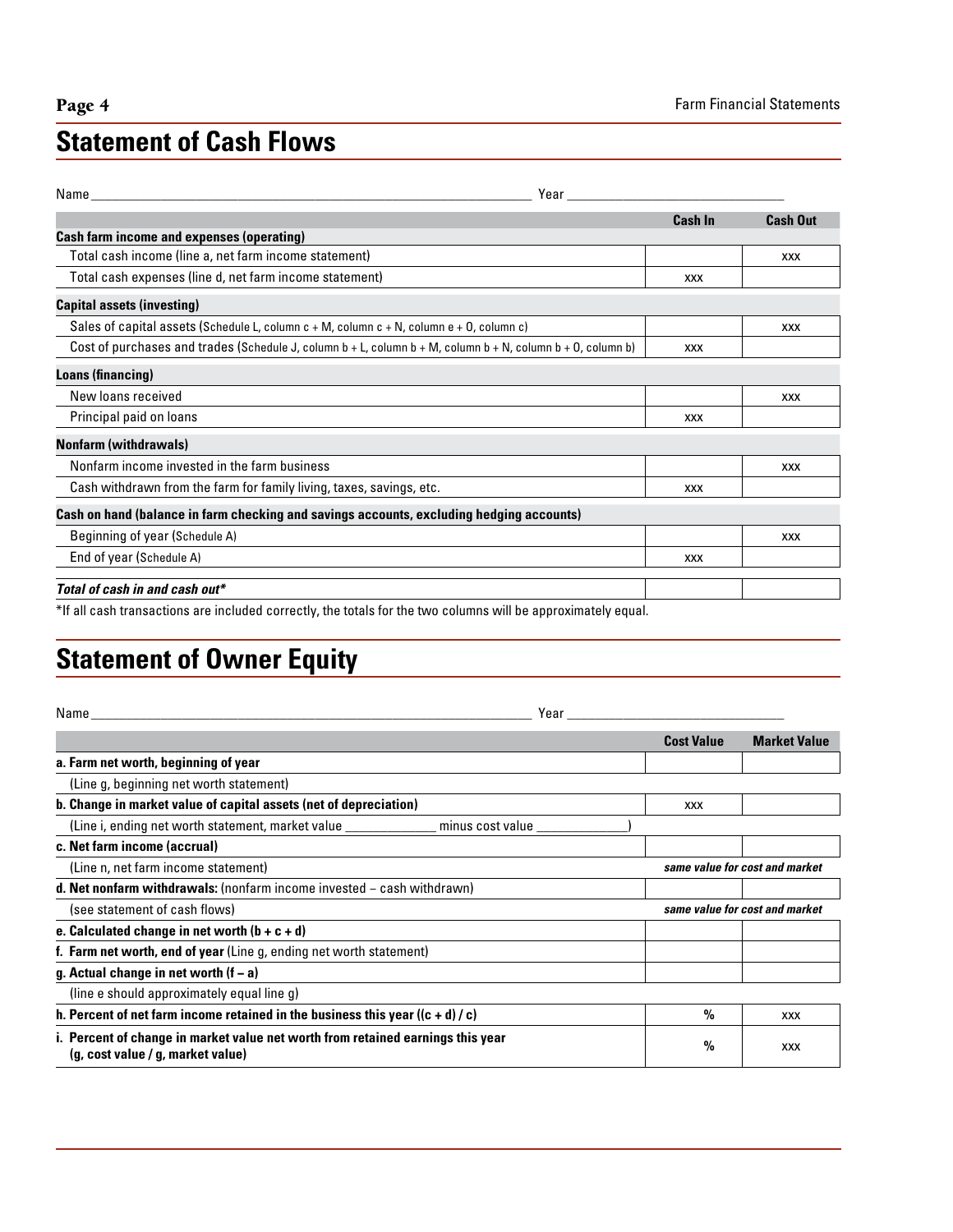## **Farm Financial Statements - Supporting Schedules**

| Year $_{-}$<br>Name                                                    |                        |              |                          |                         |
|------------------------------------------------------------------------|------------------------|--------------|--------------------------|-------------------------|
| <b>Schedule A. Farm Checking, Savings and Hedging Account Balances</b> |                        |              |                          |                         |
| Description (include farm-related checking and savings accounts)       |                        |              |                          | <b>Balance</b>          |
|                                                                        |                        |              |                          |                         |
|                                                                        |                        |              |                          |                         |
|                                                                        |                        |              |                          |                         |
| <b>Total checking and savings balances</b>                             |                        |              |                          |                         |
| Hedging accounts balances, market value (total)                        |                        |              |                          |                         |
| <b>Schedule B. Crops Held for Sale or Feed</b>                         |                        |              |                          |                         |
| Description                                                            | (a)<br><b>Quantity</b> | Unit         | (b)<br>Price             | Value<br>$(a \times b)$ |
|                                                                        |                        |              |                          |                         |
|                                                                        |                        |              |                          |                         |
|                                                                        |                        |              |                          |                         |
|                                                                        |                        |              |                          |                         |
|                                                                        |                        |              |                          |                         |
| <b>Total</b>                                                           | XXX                    | <b>XXX</b>   | <b>XXX</b>               |                         |
| <b>Schedule C. Investment in Annual Growing Crops</b>                  |                        |              |                          |                         |
| Description                                                            |                        | (a)<br>Acres | (b)<br>$\frac{2}{a}$ cre | Value<br>$(a \times b)$ |
|                                                                        |                        |              |                          |                         |
|                                                                        |                        |              |                          |                         |
|                                                                        |                        |              |                          |                         |
| <b>Total</b>                                                           |                        |              | <b>XXX</b>               |                         |
|                                                                        |                        |              |                          |                         |
| <b>Schedule D. Commercial Feed on Hand</b>                             |                        | Unit         |                          | Value                   |
| <b>Description/Species</b>                                             | (a)<br><b>Quantity</b> | (lb., ton)   | (b)<br>Price             | $(a \times b)$          |
|                                                                        |                        |              |                          |                         |
|                                                                        |                        |              |                          |                         |
|                                                                        |                        |              |                          |                         |
| <b>Total</b>                                                           | <b>XXX</b>             | XXX          | XXX                      |                         |
| <b>Schedule E. Prepaid Expenses</b>                                    |                        |              |                          |                         |
|                                                                        | (a)                    |              | (b)                      | Value                   |
| Description                                                            | Quantity               | Unit         | Price                    | $(a \times b)$          |
|                                                                        |                        |              |                          |                         |
|                                                                        |                        |              |                          |                         |
| <b>Total</b>                                                           | XXX                    | XXX          | <b>XXX</b>               |                         |
|                                                                        |                        |              |                          |                         |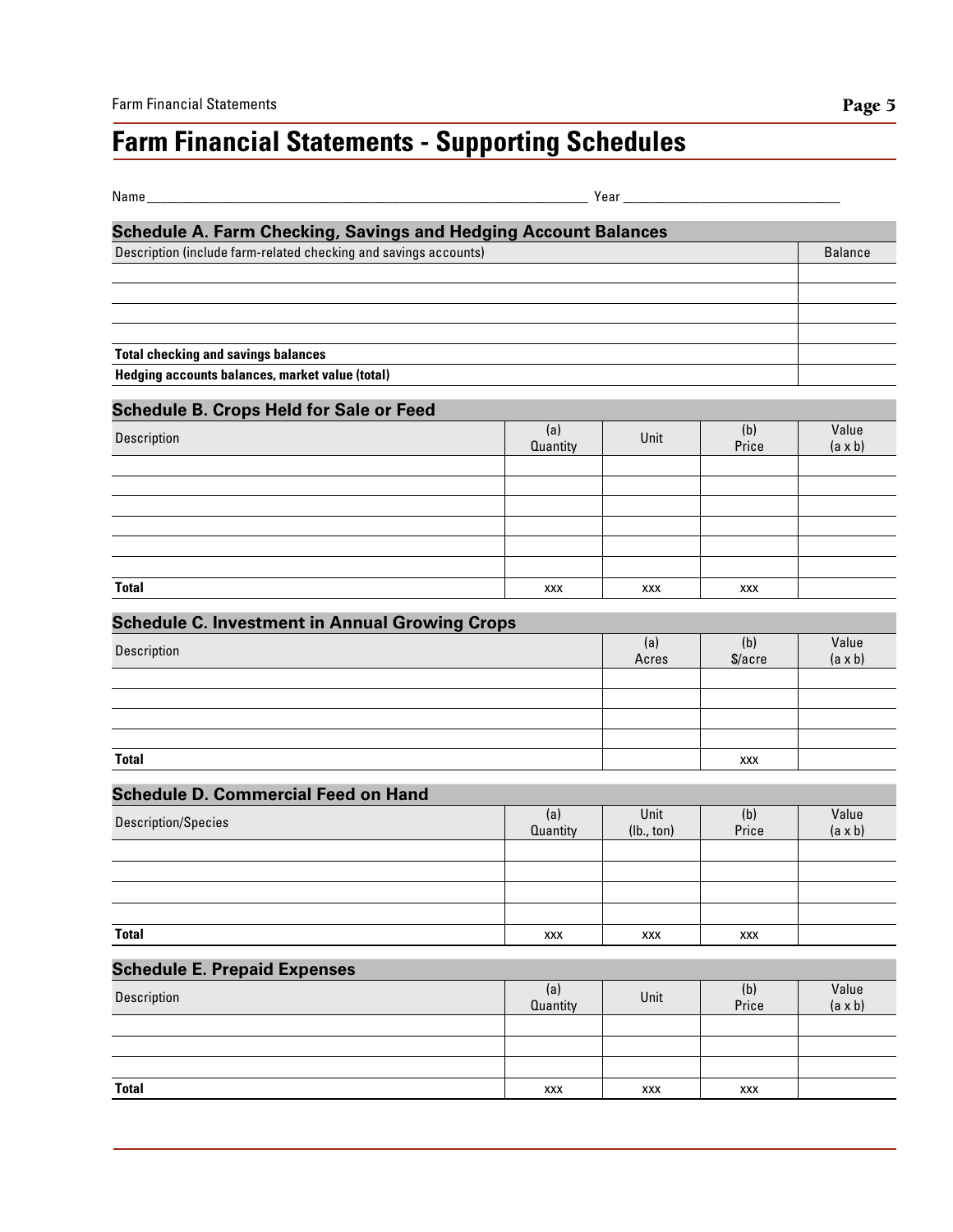## **Schedule F. Market Livestock** Description (a) Number (b) Average Weight (lbs.) (c) Total Weight (lbs.)  $(a \times b)$ (d) Price per Pound Value (c x d) **Total**  $\begin{array}{|c|c|c|c|c|c|c|}\n\hline\n\text{Total} & \text{xxxx} & \text{xxxx} & \text{xxxx} & \text{xxxx} & \text{xxxx} \end{array}$

### **Schedule G. Supplies on Hand**

| Description  | (a)<br>Quantity | Unit | (b)<br>Price | Value<br>$(a \times b)$ |
|--------------|-----------------|------|--------------|-------------------------|
|              |                 |      |              |                         |
|              |                 |      |              |                         |
|              |                 |      |              |                         |
|              |                 |      |              |                         |
|              |                 |      |              |                         |
|              |                 |      |              |                         |
|              |                 |      |              |                         |
|              |                 |      |              |                         |
|              |                 |      |              |                         |
|              |                 |      |              |                         |
|              |                 |      |              |                         |
|              |                 |      |              |                         |
|              |                 |      |              |                         |
| <b>Total</b> | XXX             | XXX  | XXX          |                         |

| <b>Schedule H. Accounts Receivable*</b> |       | <b>Schedule I. Unpaid Cooperative Distributions</b> |       |  |
|-----------------------------------------|-------|-----------------------------------------------------|-------|--|
| Description                             | Value | Description                                         | Value |  |
|                                         |       | (a) Total value from previous year                  |       |  |
|                                         |       | (b) Value of distributions earned this year         |       |  |
|                                         |       | (c) Value of distributions paid in cash this year   |       |  |
| <b>Total</b>                            |       | Total value this year $(a + b - c)$                 |       |  |

\*Include product sales, government program payments and crop insurance payments earned but not yet received.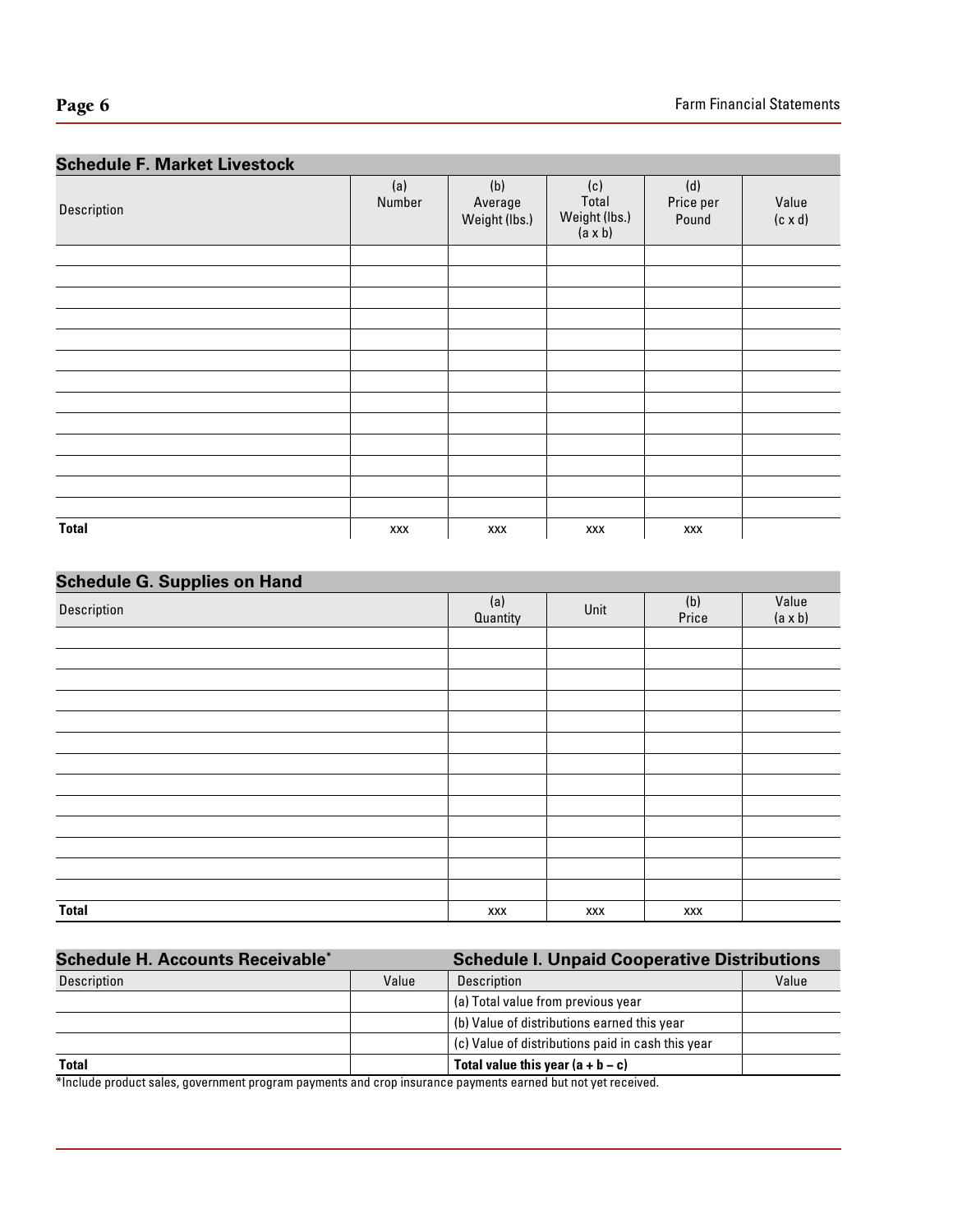| <b>Schedule J. Investment in Perennial Growing Crops</b> |                               |                          |                                |                                    |                        |  |
|----------------------------------------------------------|-------------------------------|--------------------------|--------------------------------|------------------------------------|------------------------|--|
| Description                                              | (a)<br>Previous<br>Year Value | (b)<br>New<br>Investment | c)<br>Remaining<br>Life, Years | (d)<br>Depreciation<br>(a + b) / c | Value<br>$(a + b - d)$ |  |
|                                                          |                               |                          |                                |                                    |                        |  |
|                                                          |                               |                          |                                |                                    |                        |  |
|                                                          |                               |                          |                                |                                    |                        |  |
| <b>Total</b>                                             |                               |                          | <b>XXX</b>                     |                                    |                        |  |
| <b>Schedule K. Breeding Livestock</b>                    |                               |                          |                                |                                    |                        |  |
|                                                          |                               |                          | $\sqrt{1}$                     | $\cdots$                           | $\cdots$               |  |

| Description  | (a)<br>Number | (b)<br>Price<br>per Head | Value<br>(a $\times$ b) |
|--------------|---------------|--------------------------|-------------------------|
|              |               |                          |                         |
|              |               |                          |                         |
|              |               |                          |                         |
|              |               |                          |                         |
|              |               |                          |                         |
| <b>Total</b> |               | XXX                      |                         |

| <b>Schedule L. Machinery and Equipment</b> |                               | $%$ $*$<br>Annual depreciation rate $=$   |               |                                                                                                    |     |                           |
|--------------------------------------------|-------------------------------|-------------------------------------------|---------------|----------------------------------------------------------------------------------------------------|-----|---------------------------|
| Description (items can be aggregated)      | (a)<br>Previous<br>Cost Value | (b)<br>Cost of<br>Purchases<br>and Trades | (c)<br>Income | (d)<br>Depreciation*<br>from Sales $ (%$ rate $\times$ (a + b - c)) $ (a + b - c - d) $ (estimate) | New | Cost Value   Market Value |
|                                            |                               |                                           |               |                                                                                                    |     |                           |
|                                            |                               |                                           |               |                                                                                                    |     |                           |
|                                            |                               |                                           |               |                                                                                                    |     |                           |
|                                            |                               |                                           |               |                                                                                                    |     |                           |
| <b>Total</b>                               |                               |                                           |               |                                                                                                    |     |                           |

\* Depreciation rate of 10% suggested.

| <b>Schedule M. Buildings and Improvements</b> |                               | $\frac{9}{6}$ *<br>Annual depreciation rate = $\overline{\phantom{a}}$ |               |                                                                                                   |     |                           |
|-----------------------------------------------|-------------------------------|------------------------------------------------------------------------|---------------|---------------------------------------------------------------------------------------------------|-----|---------------------------|
| Description (items can be aggregated)         | (a)<br>Previous<br>Cost Value | (b)<br>Cost of<br>Purchases<br>and Trades                              | (c)<br>Income | (d)<br>Depreciation*<br>from Sales $ (%$ rate $\times$ (a + b -c)) $ (a + b - c - d) $ (estimate) | New | Cost Value   Market Value |
|                                               |                               |                                                                        |               |                                                                                                   |     |                           |
|                                               |                               |                                                                        |               |                                                                                                   |     |                           |
|                                               |                               |                                                                        |               |                                                                                                   |     |                           |
|                                               |                               |                                                                        |               |                                                                                                   |     |                           |
| <b>Total</b>                                  |                               |                                                                        |               |                                                                                                   |     |                           |

\* Depreciation rate of 5% suggested.

### **Schedule N. Farmland**

| Description                        | (a)<br>Number<br>of Acres | (b)<br>Cost of<br>New<br>  Purchases | (c)<br><b>Previous</b><br>Cost<br>Value | (d)<br>New Cost<br>Value<br>$(b \text{ or } c)$ | (e)<br>Revenue<br>from Land<br>Sold | Market Valuel Total Market<br>per Acre<br>(estimate) | Value (a $\times$ f) |
|------------------------------------|---------------------------|--------------------------------------|-----------------------------------------|-------------------------------------------------|-------------------------------------|------------------------------------------------------|----------------------|
| Beginning of the year              |                           | <b>XXX</b>                           |                                         |                                                 | <b>XXX</b>                          | <b>XXX</b>                                           | <b>XXX</b>           |
| Acres sold this year               |                           | <b>XXX</b>                           | $\pm$                                   |                                                 |                                     | <b>XXX</b>                                           | <b>XXX</b>           |
| Subtotal                           |                           | <b>XXX</b>                           | <b>XXX</b>                              | $=$                                             | <b>XXX</b>                          |                                                      |                      |
| Acres purchased this year          |                           |                                      | <b>XXX</b>                              |                                                 | <b>XXX</b>                          |                                                      |                      |
| Improvements made (nondepreciable) |                           |                                      | <b>XXX</b>                              |                                                 | <b>XXX</b>                          | <b>XXX</b>                                           | $+$ (column d)       |
| <b>Total</b> , end of year         |                           |                                      | $=$                                     |                                                 |                                     | <b>XXX</b>                                           | $=$                  |